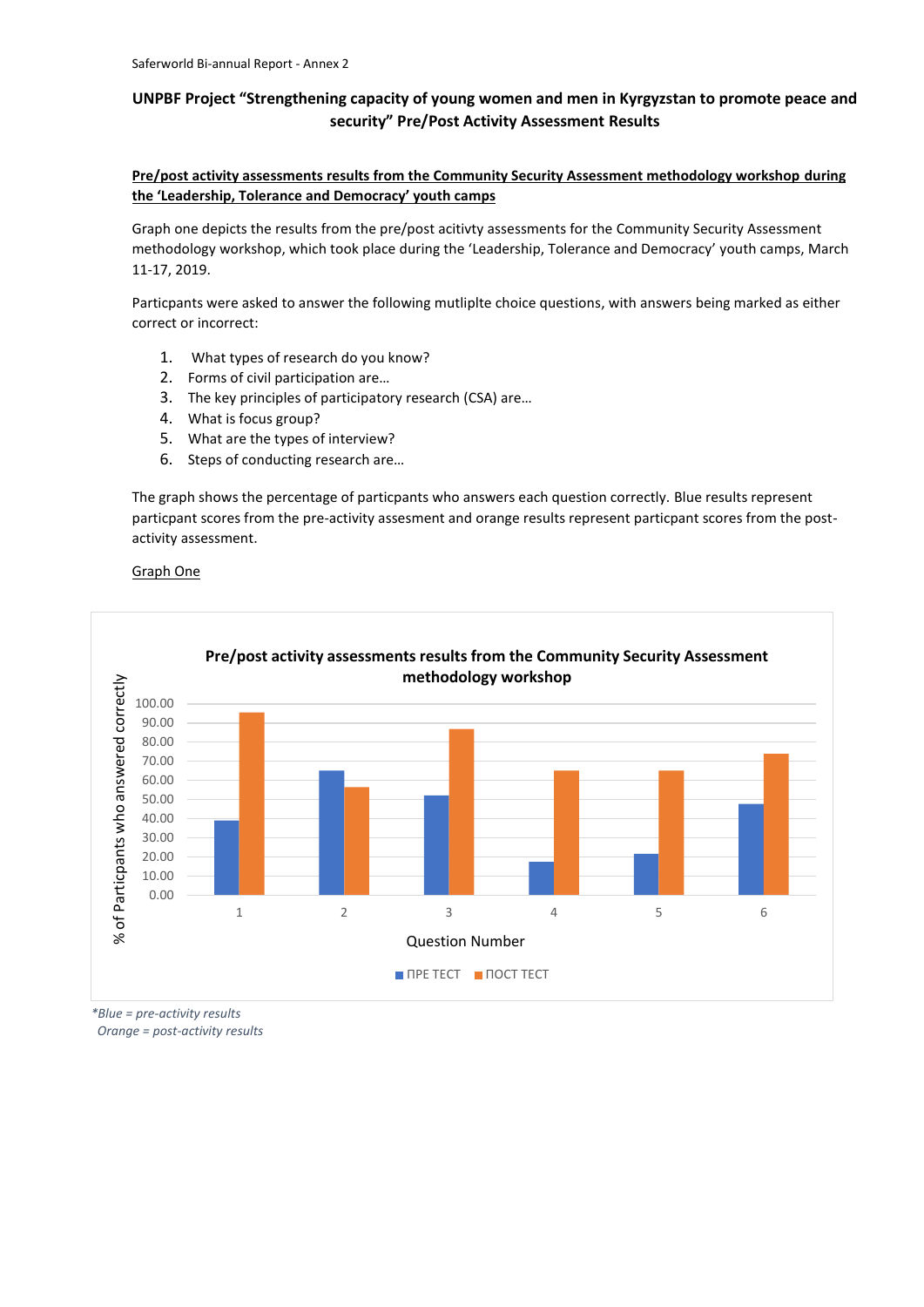### **Pre/post activity assessments results from democracy session during the 'Leadership, Tolerance and Democracy' youth camps**

Graphs two and three depict the results from the pre/post-activity assessments from the democracy session during the 'Leadership, Tolerance and Democracy' youth camps, which took place March 11-17, 2019. Participants were asked to rate their knowledge on a scale of 1 to 10 on the following questions, (1 being low and 10 being high):

- 1. How well do you know the key principles of democracy?
- 2. How well do you know the attributes of a democratic state?
- 3. How do you assess your knowledge about democratic institutes, laws, rules and mechanisms do exist in Kyrgyzstan?
- 4. How well do you know the types and forms of civiс participation in decision making processes?
- 5. How well do you know the principles of governmental transparency and accountability to the public/nation?
- 6. How do you assess your knowledge on the laws and mechanisms, which allow citizens to require accountability and transparency of governmental institutes?
- 7. How well do you know your rights and obligations?
- 8. Do we need democracy?
- 9. During the workshop, to what extent was everything clear, plain and simple? (this was only included in post-activity assessment)
- 10. How do you assess the work of the trainer? (this was only included in post-activity assessment)

Scores of 1-3 were ranked as a low level of knowledge (shown below in blue), 4-7 as an average level of knowledge (shown below in orange) and 8-10 as a high level of knowledge (shown below in grey).

#### Graph Two



 *Orange = Average score (4-7) Grey = High score (8-10) Yellow = No answer*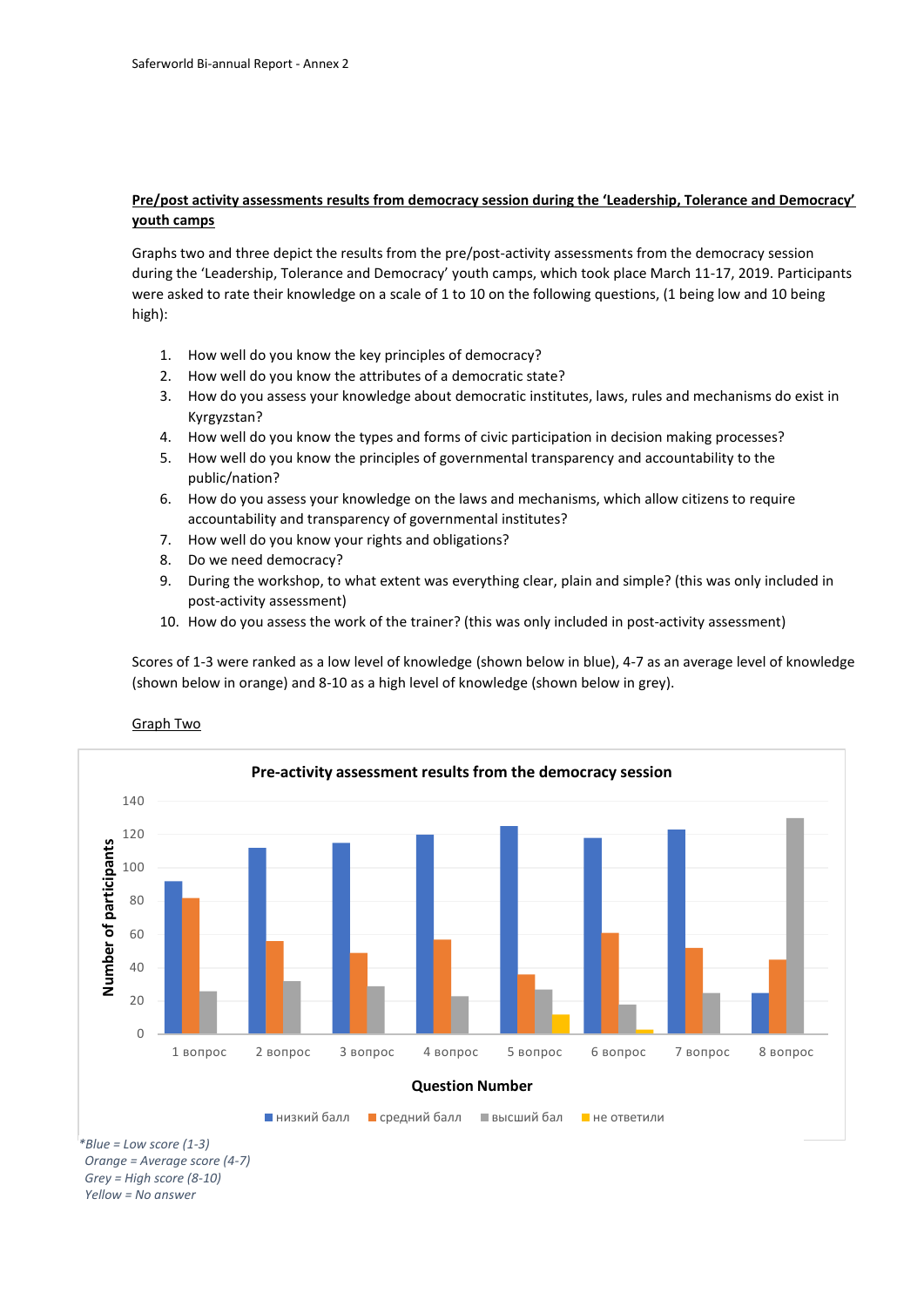



*\*Blue = Low score (1-3) Orange = Average score (4-7) Grey = High score (8-10)*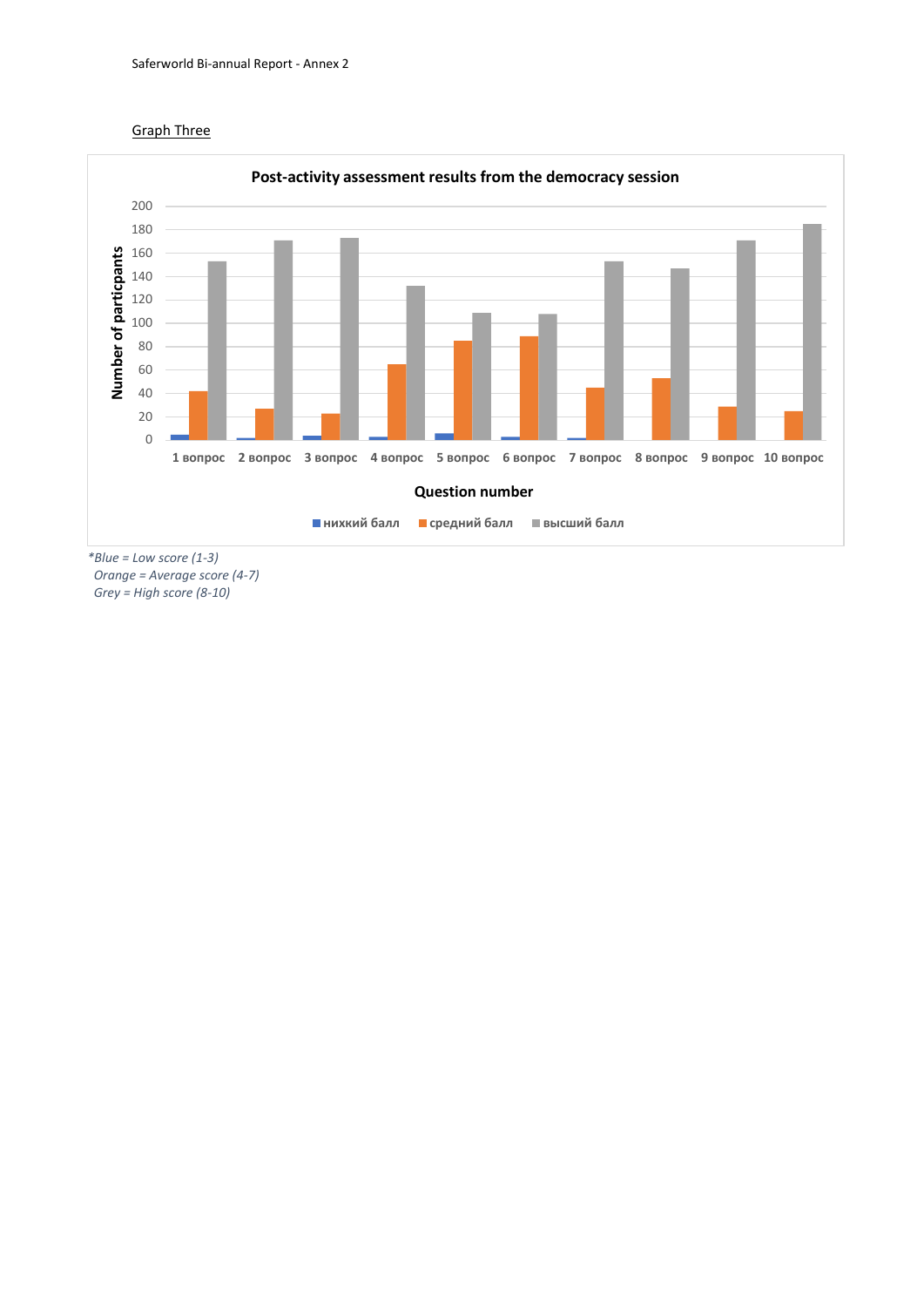# **Pre/post activity assessment results from the conflict sensitivity workshop during the training of the initiative groups**

Graphs four and five depict the results from the pre/post-activity assessments from the conflict sensitivity worship, delivered as part of the training for the initiative groups. Participants were asked to rate their level of agreement (strongly agree/agree/I don't know/disagree/strongly disagree) on the following statements:

- 1. I can influence/assist in solving the problems of my village/city
- 2. I feel safe in my village/town
- 3. I feel support from my peers in discussing and solving the problems of my village/city
- 4. I can share my problems with my family
- 5. I feel confidence in and support from the local authorities in discussing and solving the problems of my village / city
- 6. I can ask for help from the local authorities because they will always help me
- 7. I can work in a team with my peers to jointly solve the problems of my village/city
- 8. I feel confident in expressing my opinion through public speaking in front of my peers and local governments
- 9. My arguments, arguments and statements are always supported by logic and rationale
- 10. I respect and understand that the people around me may have their own point of view and position on various issues
- 11. I have the necessary skills to determine the actual needs and requirements of the inhabitants of my village/city

Graph Four